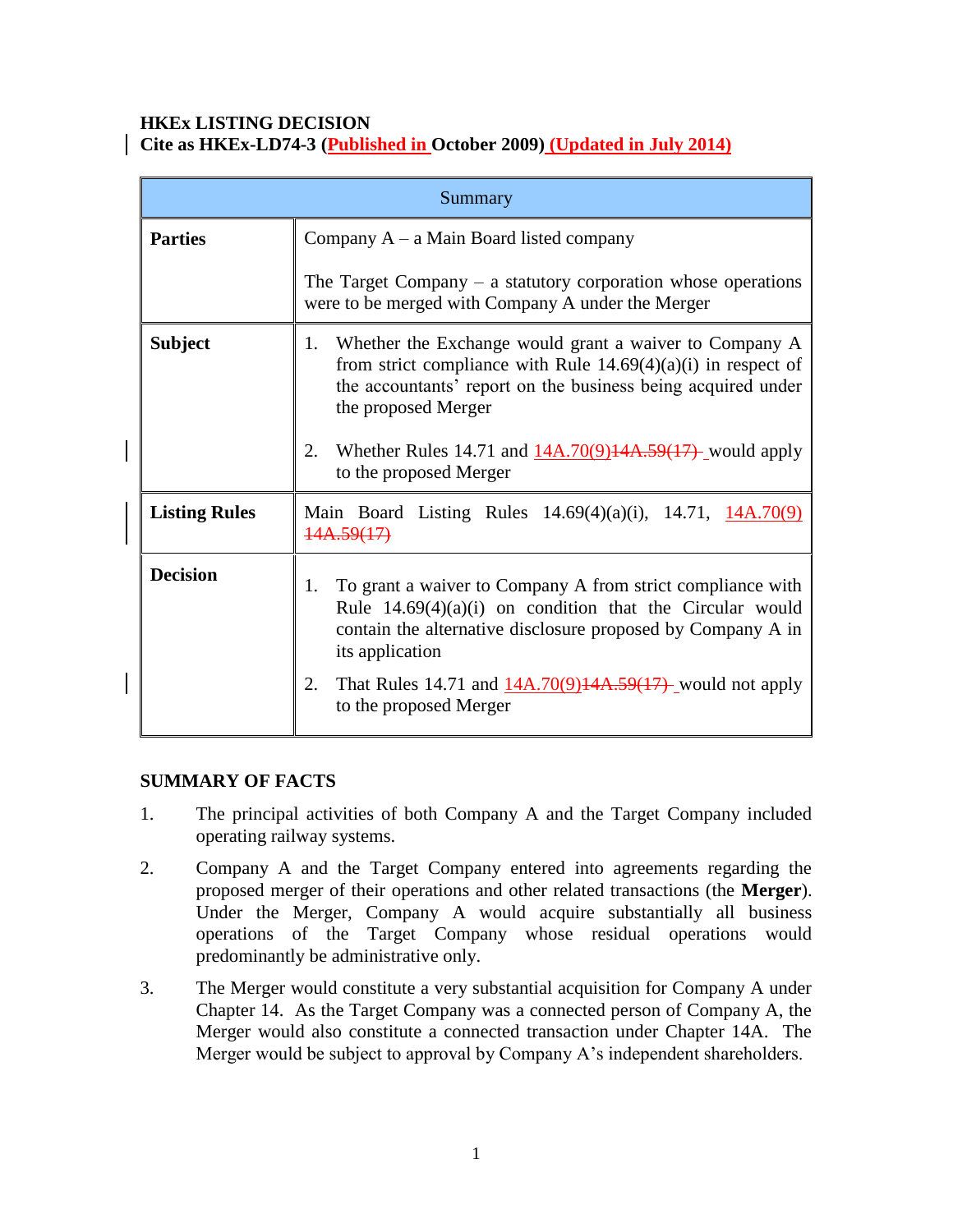- 4. Under Rule 14.69(4)(a)(i), Company A had to include an accountants' report in accordance with Chapter 4 on the business being acquired under the Merger in its circular for the Merger (the **Circular**).
- 5. Company A applied for a waiver from compliance with Rule 14.69(4)(a)(i) for the following reasons:
	- The Merger effectively involved an acquisition (whether by way of transfer of legal or beneficial title, service concession or licence) of those assets, or rights, and liabilities which were then required by the Target Company to operate and maintain its business.
	- The tangible assets that formed part of the Target Company's then railway network were not acquired by Company A but were subject to a service concession arrangement under which Company A would have the right to access, use and operate them for a specified term. Legal title to the assets would remain with the Target Company and they would continue to be recognised in the Target Company's balance sheet as fixed assets. However, the operating results generated from the assets over the concession period would effectively be acquired by Company A. Company A would recognise a service concession asset in respect of payments to acquire the rights to operate the Target Company's assets under the service concession arrangement.
	- To prepare an accountants' report on the business being acquired under the proposed Merger, it would be necessary to "carve-out" the assets, liabilities, income and expenses that were not subject to the Merger from the accounts of the Target Company and its subsidiaries (the **Target Group**). This would require significant judgements and assumptions and was not practical given the nature, complexity and detail of the arrangements under the Merger. Further, this financial information might not provide a meaningful picture on the assets employed by the Target Group for its business operations during the reporting period as the railway assets subject to the service concession arrangement would not be recognised in the balance sheets.
	- Company A was of the view that the audited financial statements of the Target Group would present meaningful and comprehensive information to shareholders of Company A in understanding the business operations subject to the Merger by presenting the revenue generated and expenses incurred, together with the assets employed and liabilities incurred during the period reported on.
- 6. Company A proposed that the Circular would contain an accountants' report on the Target Group which would include the following information:
	- (i) the Target Group's financial statements for the latest three financial years and the stub period (the **Relevant Period**);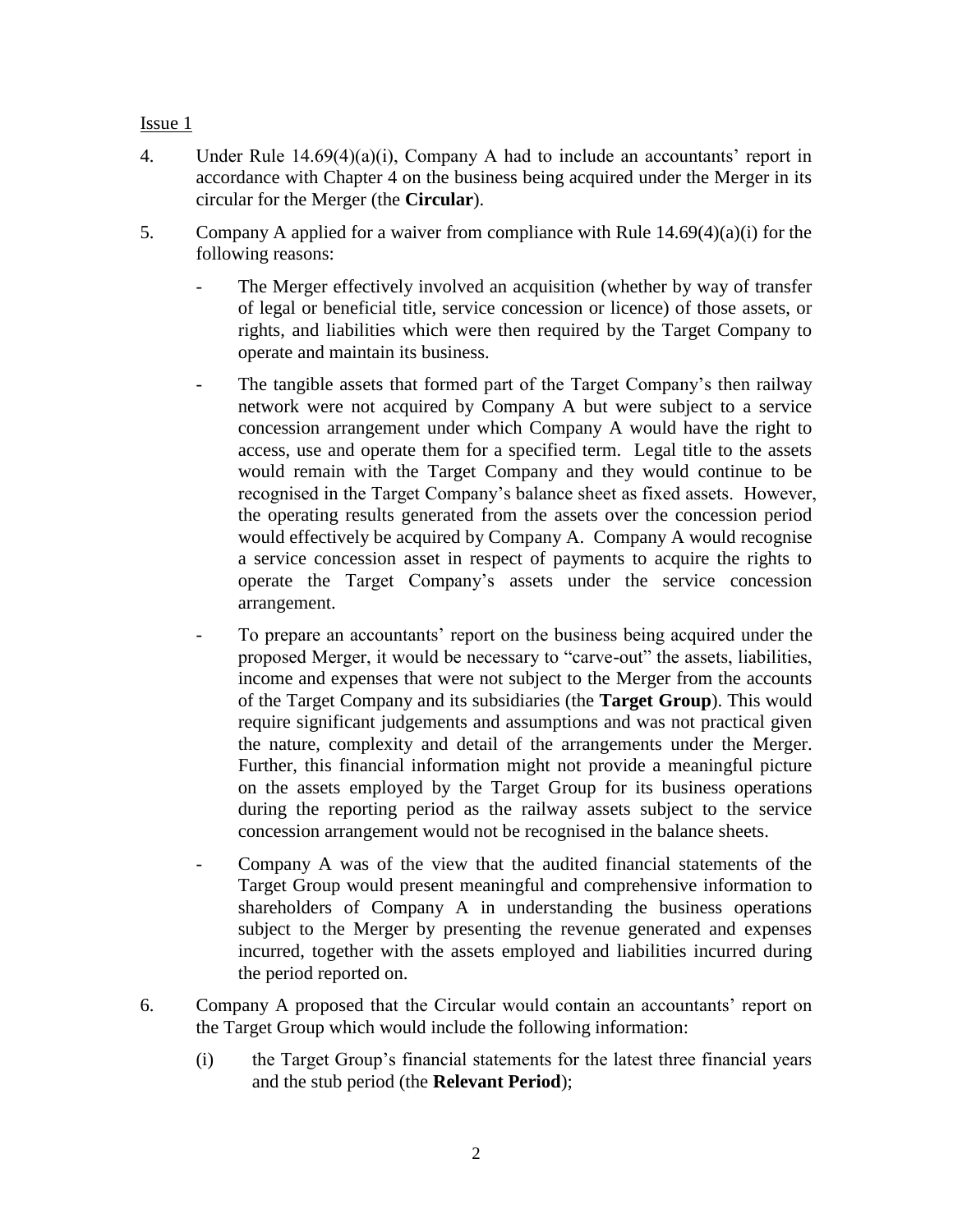- (ii) additional information including a reconciliation table and narrative descriptions by way of an explanatory note to explain the impact of the Merger on the Target Group's financial results and cashflows for the Relevant Period and its financial position as at the end of the period, the adjustments for items which would not be acquired by Company A, and how the figures would be translated to the pro-forma financial information of the enlarged group in the Circular (the **Additional Information**); and
- (iii) the opinion of Company A's reporting accountants that the Target Group's financial information (including the Additional Information) gave a true and fair view of the results and cashflows for each of the financial years and period reported on and the state of affairs of the Target Group as at the end of each year and the period.

- 7. Company A noted that there were specific disclosure requirements in Rule 14.71 and  $14A.70(9)14A.59(17)$  for a very substantial acquisition and connected transaction which involved acquiring an interest in an infrastructure project or an infrastructure or project company. While "infrastructure project" was not defined in Chapters 14 and 14A, reference was made to Rule 8.05B(2) which provided that "infrastructure projects" are projects which create the basic physical structures or foundations for the delivery of essential public goods and services necessary for the economic development of a territory or country. According to Rule 8.05B(2), examples of infrastructure projects included the construction of railways and mass transit systems.
- 8. The Merger would involve Company A acquiring the rights to access, use and operate the assets which formed part of the then railway network of the Target Company under a service concession arrangement. Company A enquired whether Rules 14.71 and  $14A.70(9)14A.59(17)$  would apply to the Merger.

#### **ISSUES**

Issue 1

9. Whether the Exchange would grant a waiver to Company A from strict compliance with Rule  $14.69(4)(a)(i)$  in respect of the accountants' report on the business being acquired under the Merger.

Issue 2

10. Whether Rules 14.71 and 14A.70(9)14A.59(17) would apply to the Merger.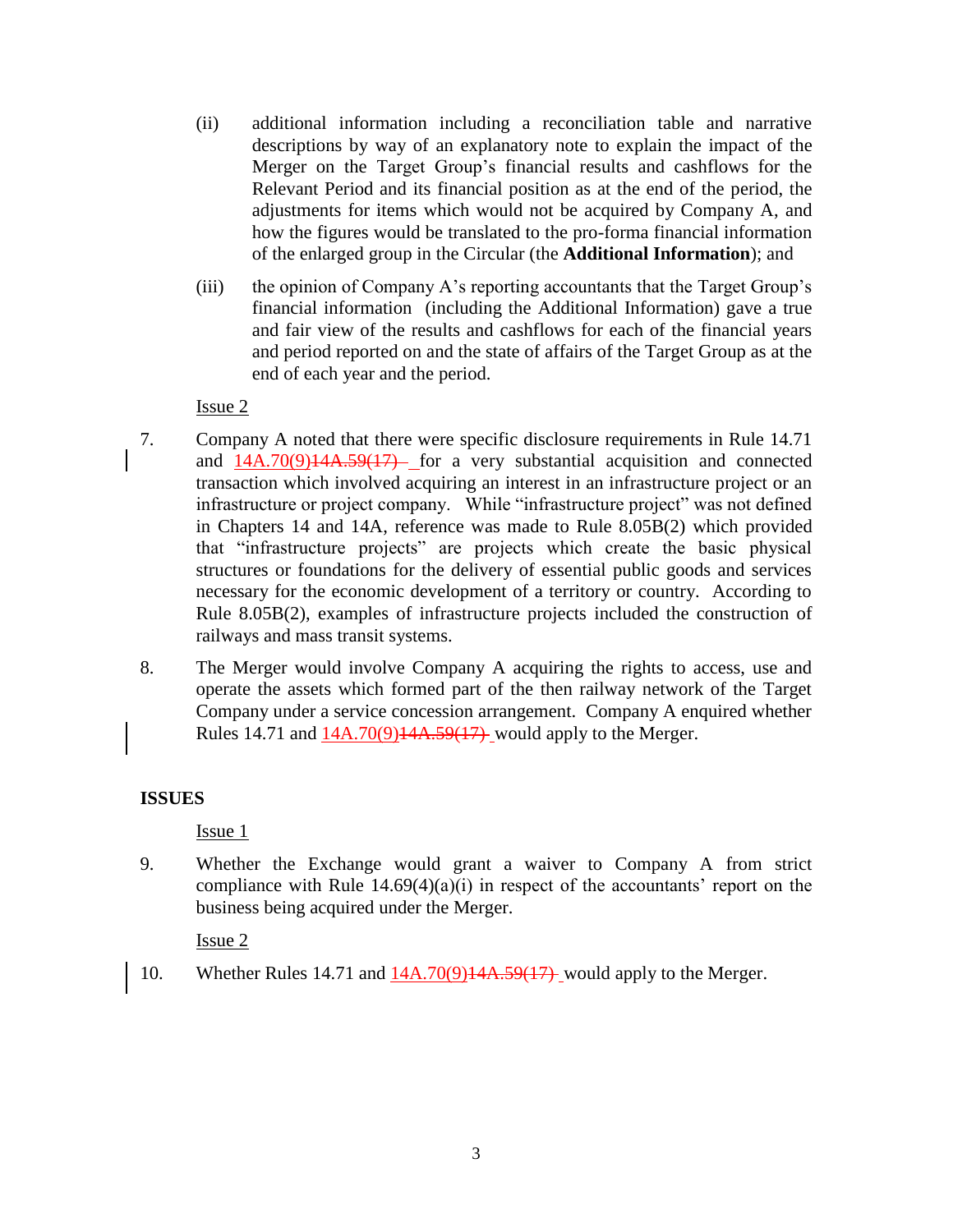#### **APPLICABLE LISTING RULE OR PRINCIPLE**

- 11. Rule  $14.69(4)(a)(i)$  provides that a circular issued in relation to a very substantial acquisition or a listing document issued in relation to a reverse takeover must contain:-
	- ...
		- (4)(a) on an acquisition of any business, company or companies:
			- (i) an accountants' report on the business, company or companies being acquired in accordance with Chapter 4 of the Exchange Listing Rules... The financial information on the business, company or companies being acquired as contained in the accountants' report must be prepared using accounting policies which should be materially consistent with those of the listed issuer.
- 12. Rule 14.71 provides that:

Where a major transaction, very substantial acquisition, ... involves acquiring or disposing of an interest in an infrastructure project or an infrastructure or project company, the listed issuer shall incorporate in the circular or listing document a business valuation report on the business or company being acquired or disposed of and/or traffic study report in respect of the infrastructure project or infrastructure or project company. Such report(s) must clearly set out:

- (1) all fundamental underlying assumptions including discount rate or growth rate or growth rate used; and
- (2) a sensitivity analysis based on the various discount rates and growth rates.

Where any business variation is based on a profit forecast, the accounting policies and calculations for the underlying forecasts must be examined and reported on by the auditors or reporting accountants. Any financial adviser mentioned in the circular or listing document must also report on the underlying forecasts.

13. Rule  $14A.70(9)$   $14A.59(17)$  provides that a circular in relation to a connected transaction that involves an acquisition or disposal of a company or business engaging in an infrastructure project must contain, among others,

> (a) where appropriate, a business valuation report on that company or business a business or company being acquired or disposed of and/or traffic study report on the in respect of any infrastructure project or infrastructure or project company. Such The report(s) must set clearly out: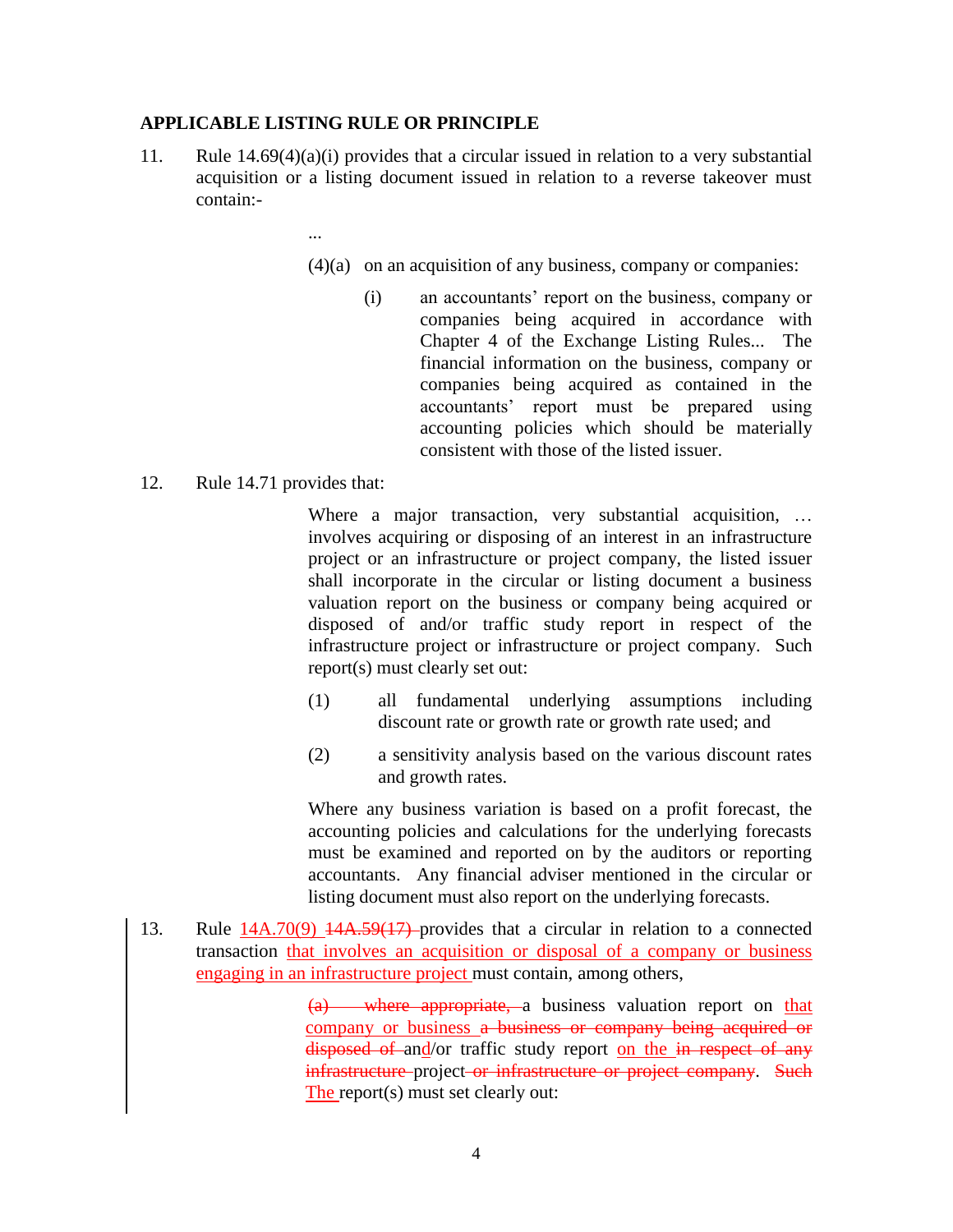- $(a<sub>i</sub>)$  all significant fundamental underlying assumptions including discount rate or growth rate used; and
- $(bii)$  a sensitivity analysis based on different the various discount rates and growth rates;

 $(b)$  If the where any business valuation is based on a profit forecast, the accounting policies and calculations for the underlying forecasts must be examined and reported on by the auditors or reporting accountants. Any financial adviser mentioned in the circular must also report on the underlying forecasts; …

14. Rule 8.05B provides that:

The Exchange may accept a shorter trading record period and/or may wary or waive the above profit or other financial standards requirement in rule 8.05 in the following cases:-

- …
- (2) newly formed 'project' companies, for example a company formed to construct a major infrastructure project. The Exchange considers that "infrastructure projects" are projects which create the basic physical structures or foundations for the delivery of essential public goods and services that are necessary for the economic development of a territory or country. Examples of infrastructure projects include the construction of roads, bridges, tunnels, railways, mass transit systems, water and sewage systems, power plants, telecommunication systems, seaports and airports. A new applicant of such 'project' companies must be able to demonstrate that:
	- (d) where it is involved in more than one project, the majority of its project(s) are in the pre-construction or construction stage.
	- …

…

## **ANALYSIS**

15. Under the Listing Rules, an issuer must ensure that the information contained in its circular for a notifiable and/or connected transaction is accurate and complete in all material respects and not misleading or deceptive. The circular must contain all information necessary to allow the issuer's shareholders to make a properly informed decision on how to vote on the transaction.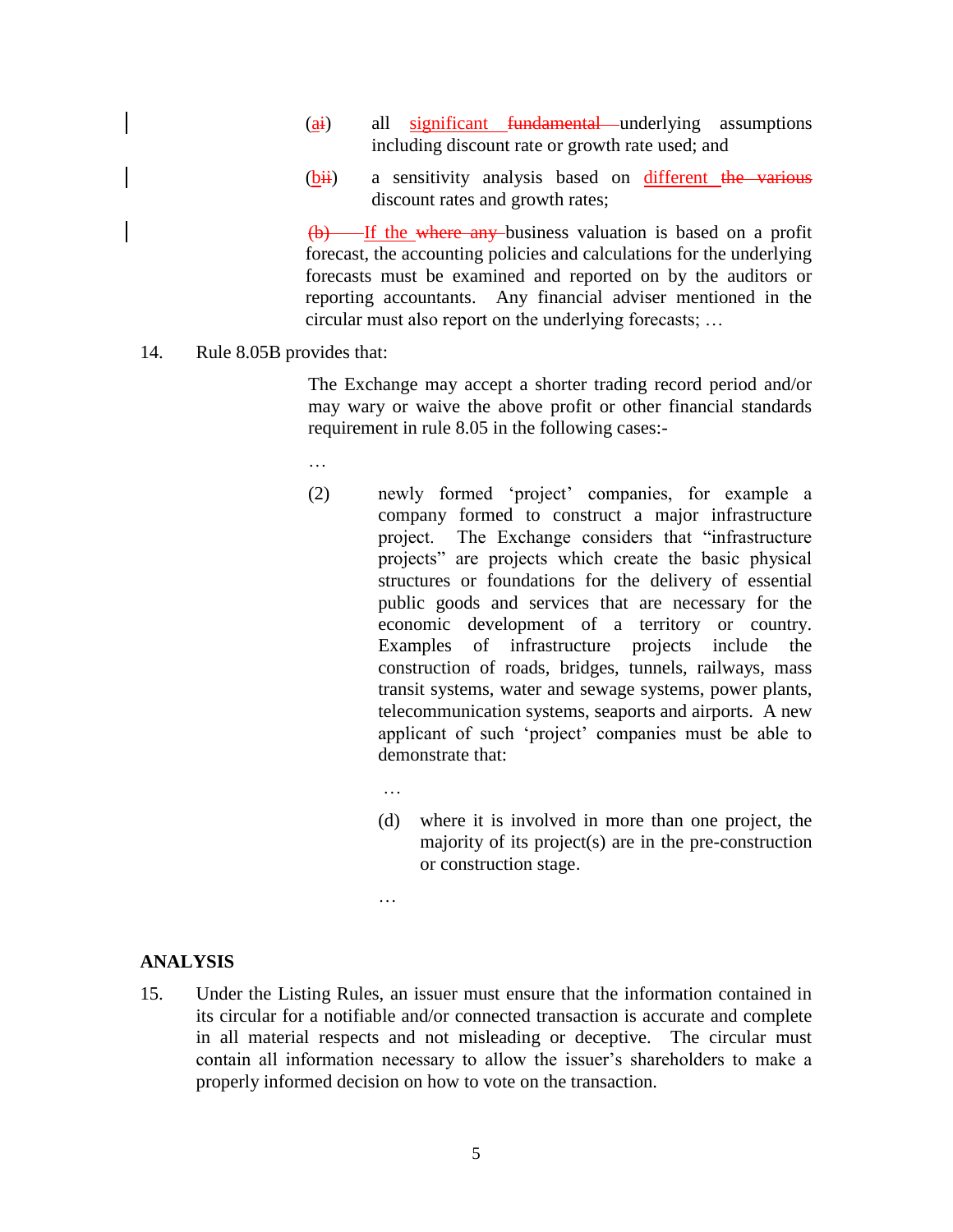- 16. Rule 14.69(4)(a)(i) requires the circular for a very substantial acquisition to contain an accountants' report on the business or company to be acquired to enable shareholders to assess the performance and financial position of the business or company. Chapter 4 sets out the standards of preparation and assurance for the disclosure of information in the accountants' report.
- 17. Issuers are expected to exercise all reasonable care to ensure full compliance with the Listing Rules. The Exchange will not grant waivers, except where the Rules already contemplate the granting of waivers under certain circumstances or where it is satisfied that there are exceptional and justifiable circumstances to grant a waiver. The "Guide on Applications for Waivers and Modifications of the Listing Rules" available on the HKEx website sets out a non-exhaustive list of factors that the Exchange will generally consider when assessing a waiver application.
- 18. In deciding on a waiver, the Exchange will take into account the circumstances and reasons outlined in the application and all other information supplied by the issuer.
- 19. In this case, the Merger involved complex and detailed arrangements, and it would be impractical for Company A to prepare an accountants' report on the business being acquired under the proposed Merger. An accountants' report, even if prepared, would be "pro-forma" financial information and would not comply with Rule 4.29.
- 20. The Exchange also took into account that:
	- The Merger would effectively involve an acquisition of substantially all the business operations of the Target Company. It would be acceptable for Company A to provide the Target Group's historical financial statements to facilitate shareholders' understanding of the Target Group's business operations during the Relevant Period. The Additional Information would explain the impact of the Merger on the results and financial position of the Target Group in the Relevant Period and the items that would be accounted for differently in Company A's accounts after the Merger.
	- The accountants' report, including the Target Group's financial statements during the Relevant Period and the Additional Information, would be reported on by Company A's reporting accountants.
	- This alternative disclosure was submitted by Company A after considering alternative approaches for preparing an accountants' report for the Circular. The Exchange accepted that Company A had taken reasonable steps to ensure sufficient information was provided to its shareholders to make a properly informed assessment of the business being acquired.
- 21. The Exchange was satisfied that the circumstances of this case were exceptional and the granting of the waiver would be unlikely to result in undue risks to the shareholders whose interests the Listing Rules were intended to protect.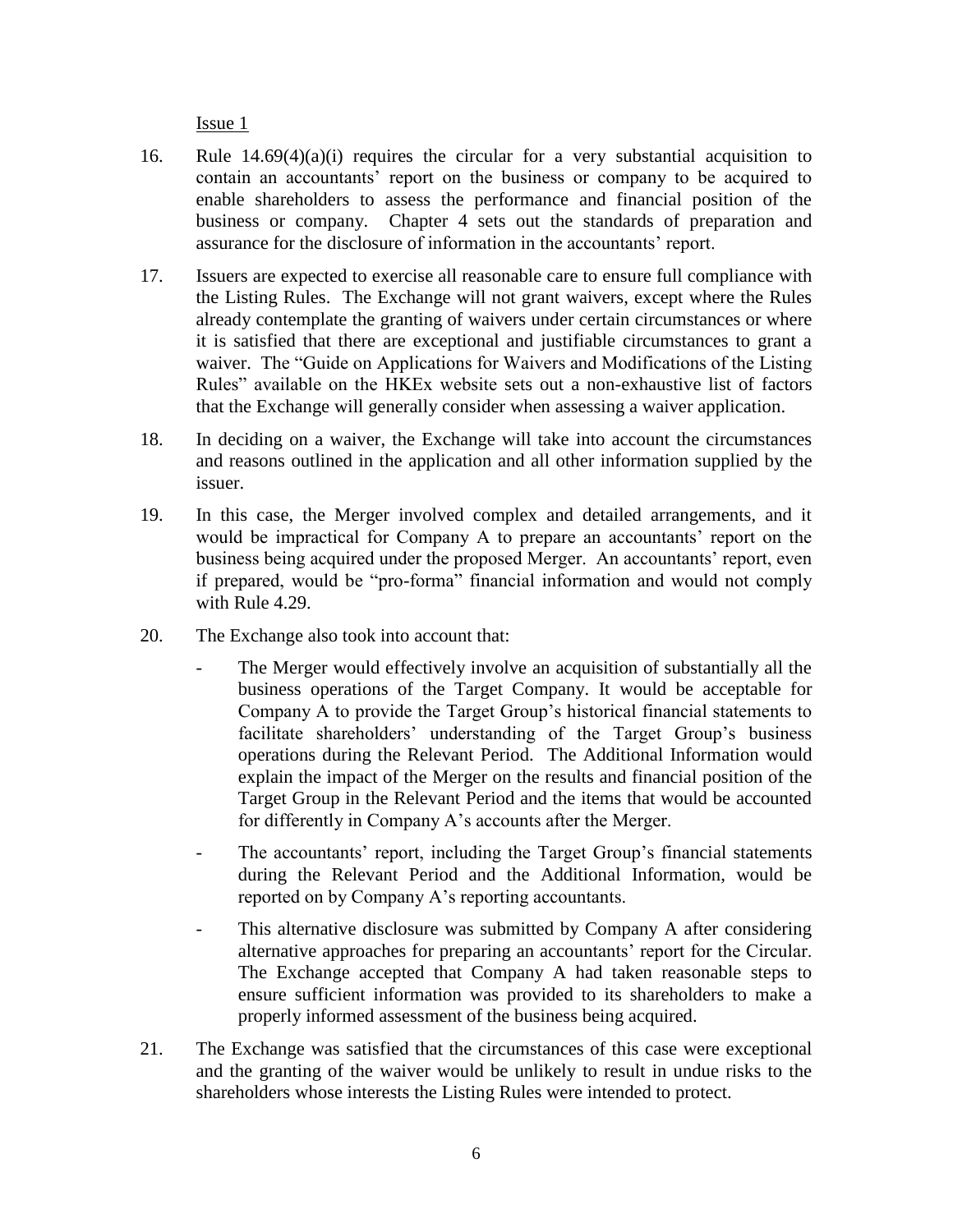- 22. Rule 14.71 or  $14A.70(9)14A.59(17)$  applies to the circular for a notifiable transaction (being major or above) or a non-exempt connected transaction which involves acquiring or disposing of an interest in an infrastructure project or an infrastructure or project company. The Rules require the circular to contain a business valuation report on the business or company being acquired or disposed of and/or traffic study report in respect of the infrastructure project or infrastructure or project company.
- 23. When applying Rules 14.71 and 14A.70(9)14A.59(17), the Exchange will take a purposive approach to ensure that the intent of the Rules is adhered to. The purpose of the additional disclosure requirements under the Rules is to ensure shareholders have the necessary information to make an informed judgement of the acquisition or disposal of an infrastructure project. This is particularly the case where the infrastructure project is under construction or in the preconstruction stage or is recently completed. The lack of a reasonable trading record for the project calls for the need for a business valuation report and/or traffic study report in respect of the project to facilitate shareholders' assessment of the transaction. The approach is consistent with the requirements of Rule 8.05B(2).
- 24. The Rules are not intended to apply to an acquisition of a completed infrastructure project, or a company holding the completed project, with a reasonable trading record (which is ordinarily expected to cover at least three years). This is because an accountants' report on the business or company will be available for shareholders to properly assess its operations and financial position.
- 25. In this case, the Exchange accepted that Rules  $14.71$  and  $14A.70(9)14A.59(17)$ would not apply to the Merger having regard to the following factors:
	- the Merger would involve Company A acquiring the rights to access, use and operate the assets which formed part of the then railway network of the Target Company under a service concession arrangement. The information and analysis provided by Company A indicated that a majority of the assets being acquired were related to completed infrastructure projects with a reasonable trading record.
	- The Circular would contain the accountants' report which would provide Company A's shareholders with the necessary information to make a properly informed assessment of the business being acquired under the Merger.